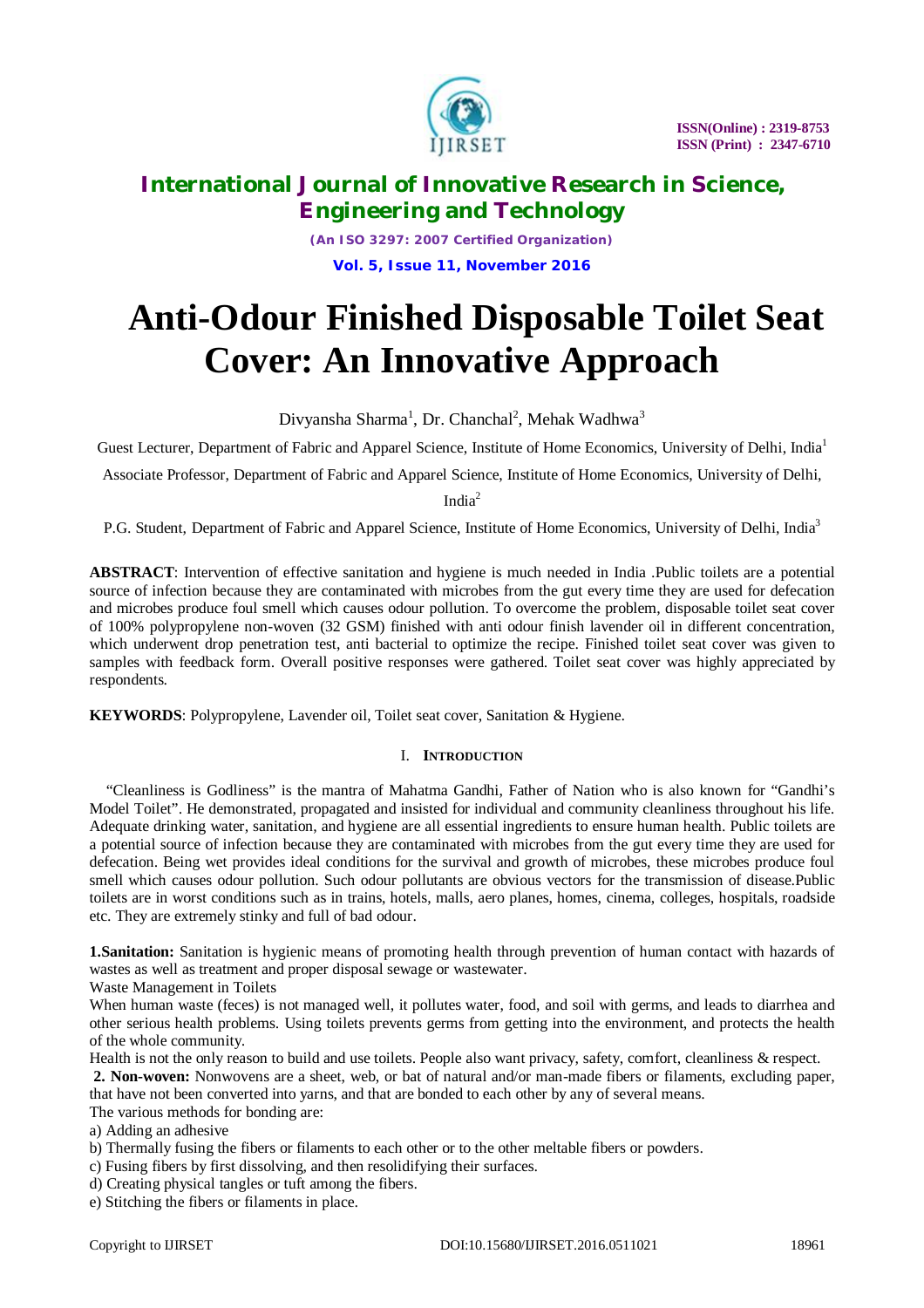

*(An ISO 3297: 2007 Certified Organization)*

### **Vol. 5, Issue 11, November 2016**

They are extensively used in the medical field and in protection against biological agents in other sectors. Nonwoven materials with improved finishes such as liquid repellent, virus proof and bacterial resistance have been developed for applications such as surgical masks, gowns, drapes etc. (ICRA Management Consulting Services Limited, 2009).

Polypropylene Non Woven: Polypropylene non-woven fabrics are commonly spun bonded, accounts for 63%, polyester fibre 23%, viscose rayon 8%, acrylic fibre 2%, polyamide fibre 1.5%, etc. Being synthetic in nature, it possesses anti-microbial property. PP nonwoven fabric is a thermoplastic material with excellent comprehensive performance; air permeable, it is small in density, easy to produce, has low production costst dimensional stability, good strength and durability. These are used as interlinings, interfacings, filters, backings for tufted carpeting, reinforcement in needled fabrics, polypropylene bags and as a substrate for artificial leather.

**3. Anti Odour Finish:** Lavender Oil: The use of natural anti-odour materials, such as bamboo fiber, is rising at the expense of more established technologies, reflecting growing demand among consumers for eco-friendly products. Lavender oil is valued for its fragrance and versatility. It is extracted from flower spikes of lavender flower, Lavandula. High-quality lavender oil has a sweet, floral, herbaceous, and slightly woody scent. Its color can range from pale yellow to yellow-green, but it can also be colorless. According to Cavanagh and Wilkinson, 2005, various properties of lavender oil are: anti-bacterial property, anti-fungal property, anti microbial property, therapeutic benefits, pain relief.

**4. Toilet seat covers:** The change from open defecation to the use of an improvised latrine is a step forward, but is unlikely to offer health benefits unless the latrine provides an adequate barrier between the users and their excreta and is well maintained (Cairncross and Bartram, 2010).

Toilet seat covers are not available in market and even if there is availability, they are made up of too thin paper which degrades easily in liquids. Various germs and bacteria like E.coli, syphilis, staphylococcus aureus etc survive on toilet seats and transfer from person's skin to toilet seats, therefore harming the health of toilet user. Hence, in order to overcome above problems there is a need to design disposable seat covers with an anti-odour finish of essential oil of lavender through this study, which provides hygiene comfort to people especially women whenever and wherever they want to use toilets. The study was undertaken to provide health and hygiene comfort to toilet users using western toilet seats.

#### II. **RELATED WORK**

- Gandhi ji was known for his attention to personal health and hygiene. He also believed in the "responsible" disposal of human excrement to avoid disease. "Our Indian toilets bring our civilization into discredit. They violate the rules of hygiene," Gandhi wrote in 1925. Following his footprints, Government of Gujarat launched Nirmal Gujarat Abhiyan from the year 2005. The campaign achieved encouraging results.
- A newly published research study by the India WASH Forum that took place in rural Indian villages has identified and analysed key barriers and motivators of change in sanitation and hygiene behaviour. The WHO funded study entitled "Formative Research to Develop Appropriate Participatory Approaches towards Water, Sanitation and Hygiene in Rural Areas" was conducted in the states of Gujarat, Telangana, and Jharkhand in India in 2015 and 2016.

#### III. **METHODOLOGY**

The present study was conducted to develop non-woven toilet seat covers with an anti-odour finish of essential oils of lavender. Keeping in mind the objectives of the study, a plan of work was formulated.

#### **PHASE-1: Experimental Study**

a) Test performance on non-treated non woven fabric: After the selection of polypropylene non woven fabric, test was performed over different GSM's of nonwoven. According to BIS standards, all the test were performed under standard atmospheric condition of  $25^{\circ}$ C $\pm$  2°C and 65% R.H.  $\pm$ 2% R.H.

• Weight (gsm): To check the weight of non-woven fabric, GSM (mass per unit area of fabric) test was performed. ASTM D3776 standard is followed. Fabric weight is determined using GSM sample cutter and a digital weighing balance. .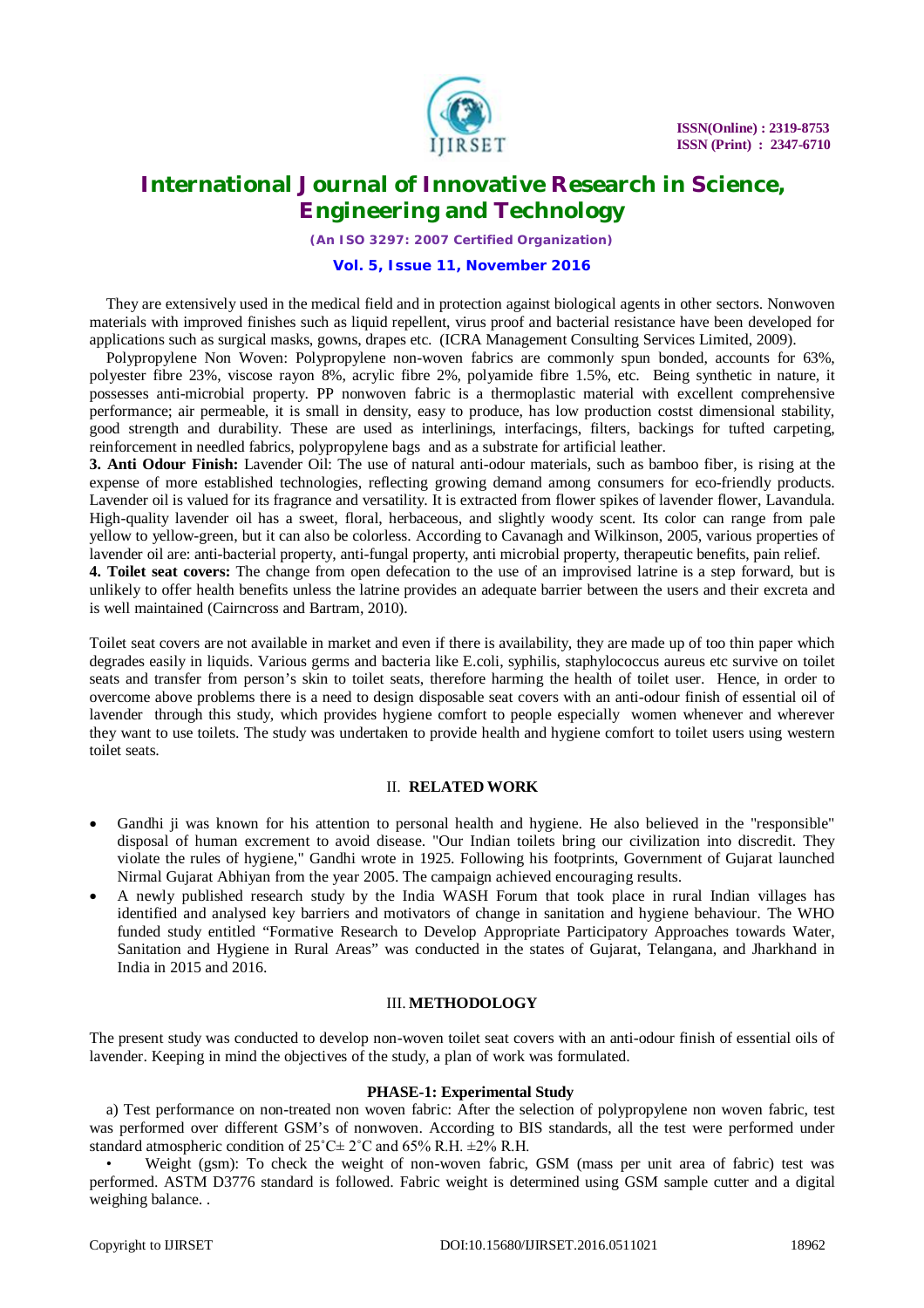

*(An ISO 3297: 2007 Certified Organization)*

## **Vol. 5, Issue 11, November 2016**

b) Preparation of suitable finish, method of application and optimization of finish: Four beakers of different concentrations (4%, 6%, 8% and 10%) were prepared. Essential oil with water mixture was stirred at 800-1000 rpm for 10 minutes; the oil in water solution was ready for application on the fabric. The above finish was applied on the nonwoven fabric by dipping the fabric in above solution for 10 minutes. For uniform finishing, it is taken to padding mangle (3 nips-3 dips) under 1.5 kg/m2. After finish application, sample was dried at  $100^{\circ}$ C for 3 minutes.

Optimization is done by performing following test:

•Anti-bacterial assessment: Preparation of nutrient for bacterial culture, the solution is autoclaved for 15 minutes at 121˚C and cooled. After sterilisation of the nutrient broth, using 4mm loop/ inoculums fresh culture of Escherichia. Coli (e.coli) is taken and is inoculated in the broth solution and incubated at 37˚C.

Agar diffusion test in which antibacterial activity of herbal oils was screened by disc diffusion method (modified Kirby Bauer method) and the efficiency of finished fabric was tested by AATCC- 147 (Geethadevi and Maheshwari, 2013).

### **PHASE-2: Product development and evaluation**

Based on the fragrance test and anti-bacterial assessment, non woven finished with optimizes finish cut in the shape of standard toilet seat cover (83/8"×101/4").



After the construction of disposable toilet seat covers, it was given to the 25 respondents to use the product. Out of 25 respondents, 10 were teachers while 15 were students. Questionnaire was prepared which includes questions likeproblems faced in using western toilet seats at public toilets, preference and acceptability of toilet seat cover, checklist based on parameters like comfort, durability, and hygiene, feel

### IV.**EXPERIMENTAL RESULTS**

#### **Phase 1- Experimental**

### *A) PHYSICAL TEST OF NON-TREATED NONWOVEN FABRIC (GSM)*

| Table 1 GSM of Nonwoven Fabrics |        |        |        |        |        |  |
|---------------------------------|--------|--------|--------|--------|--------|--|
| <b>Test</b>                     | Fabric | Fabric | Fabric | Fabric | Fabric |  |
|                                 |        |        |        |        |        |  |
| Weight                          | 15     | 32     | 50     | 70     | 100    |  |
| (GSM)                           |        |        |        |        |        |  |
| (gm/sq.mt.)                     |        |        |        |        |        |  |

# $T<sub>1</sub>$  is gone on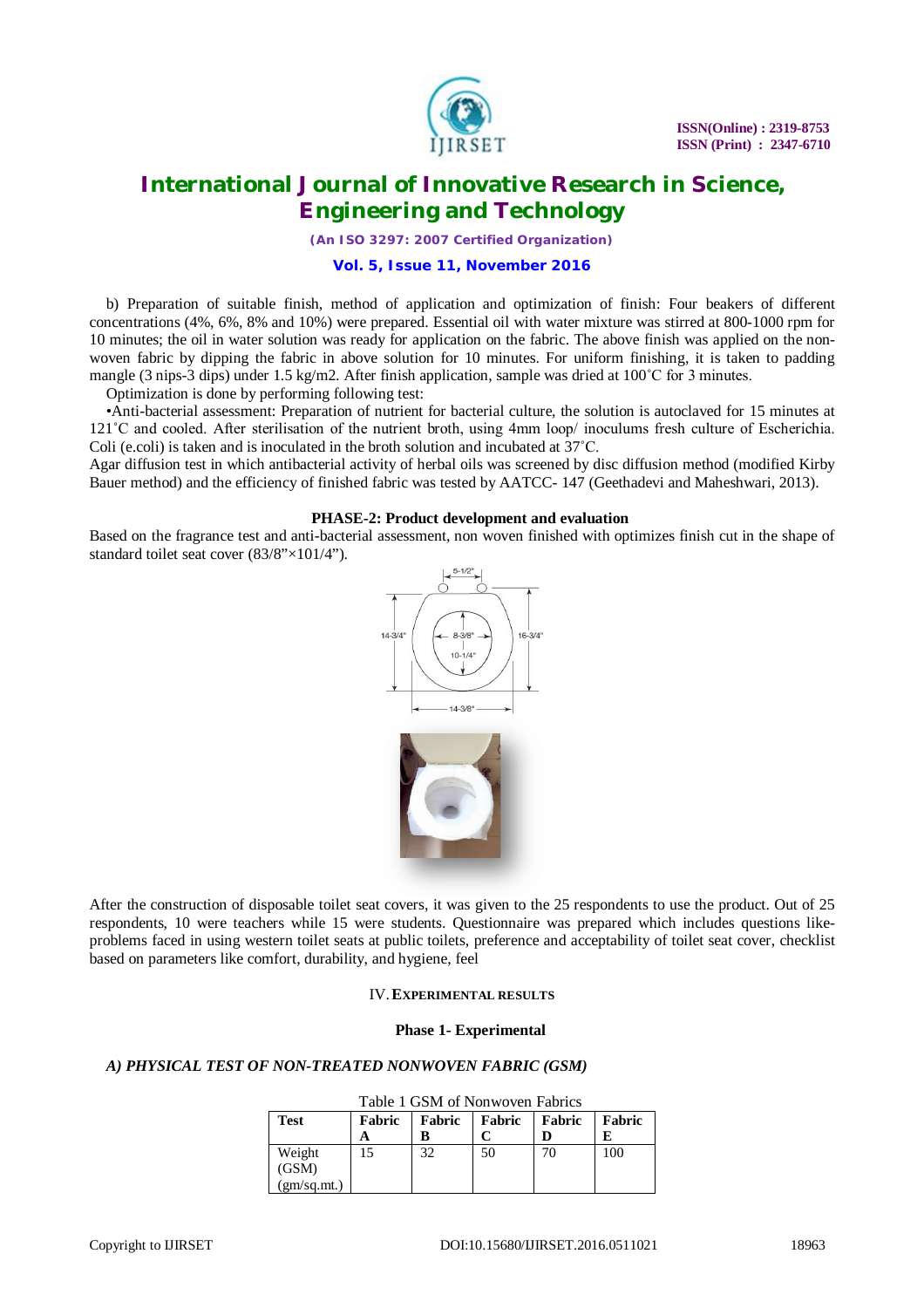

*(An ISO 3297: 2007 Certified Organization)*

## **Vol. 5, Issue 11, November 2016**

Table.1 shows weight of five different nonwoven fabrics sourced from the market. Fabric B of 32 GSM was finally selected for application of finish. It was chosen because after this all fabrics possessed similar wet ability properties which is desired for the development of toilet seat covers, and also keeping in mind the disposability as a major factor of the product, Fabric B was economical and light weight than Fabric C, Fabric D and Fabric E. Hence, Fabric B was selected for finished disposable toilet seat covers.

### *B) OPTIMIZATION OF FINISH.*

• Antibacterial test by Agar diffusion method (AATCC 147): To check antibacterial activity of the treated fabric, agar diffusion test was done against bacterial E.coli.. A clear zone of inhibition ensures anti bacterial activity of the finish since zone of inhibition occurs as a result of diffusion of an antimicrobial agent.

| S.No. | Concentration of<br><b>Lavender Oil</b> | E.Coli Width of<br><b>Inhibition</b><br>In<br>Mm |
|-------|-----------------------------------------|--------------------------------------------------|
|       | 4%                                      |                                                  |
| っ     | 6%                                      | 1.5                                              |
| 2     | 8%                                      |                                                  |
|       | 10%                                     | 4.5                                              |

Table 2 Antibacterial effect of lavender oil finish at various concentrations

Table 2 shows width of inhibition by E.coli bacteria at different concentration of anti odour lavender oil finish. There was no result in 4% concentration while there were quite a similar result between 8% and 10% concentration with the difference of only 0.5mm. It was also noticed that as the concentration of lavender oil increases, the zone of inhibition also increases (Chinta et al, 2012). 8% concentration of anti odour finish was finalized for application on nonwoven fabric.

| Weeks         | Diameter of Zone of inhibition in mm in<br>finished sample |
|---------------|------------------------------------------------------------|
| First week    | 38                                                         |
| After 4 weeks | 26                                                         |

Table 3 shows diameter of zone of inhibition (in mm) against E.coli bacteria at 8% concentration of anti odour finish of lavender oil on non woven fabric. It was observed that zone of inhibition decreased after 4 weeks as fragrance or anti odour property of lavender oil diminished. The finish that prevents the growth of bacteria and products finished in it have been proved environment friendly, health protecting, preventing diseases and also prevents unpleasant odour

#### **Phase 2- Product Development and Evaluation**

. Evaluation of disposable toilet seat covers: Questionnaire was prepared to collect the responses in form of acceptability and preference of the final disposable toilet seat covers among 25 respondents and also to know whether they would like to use the product in the future.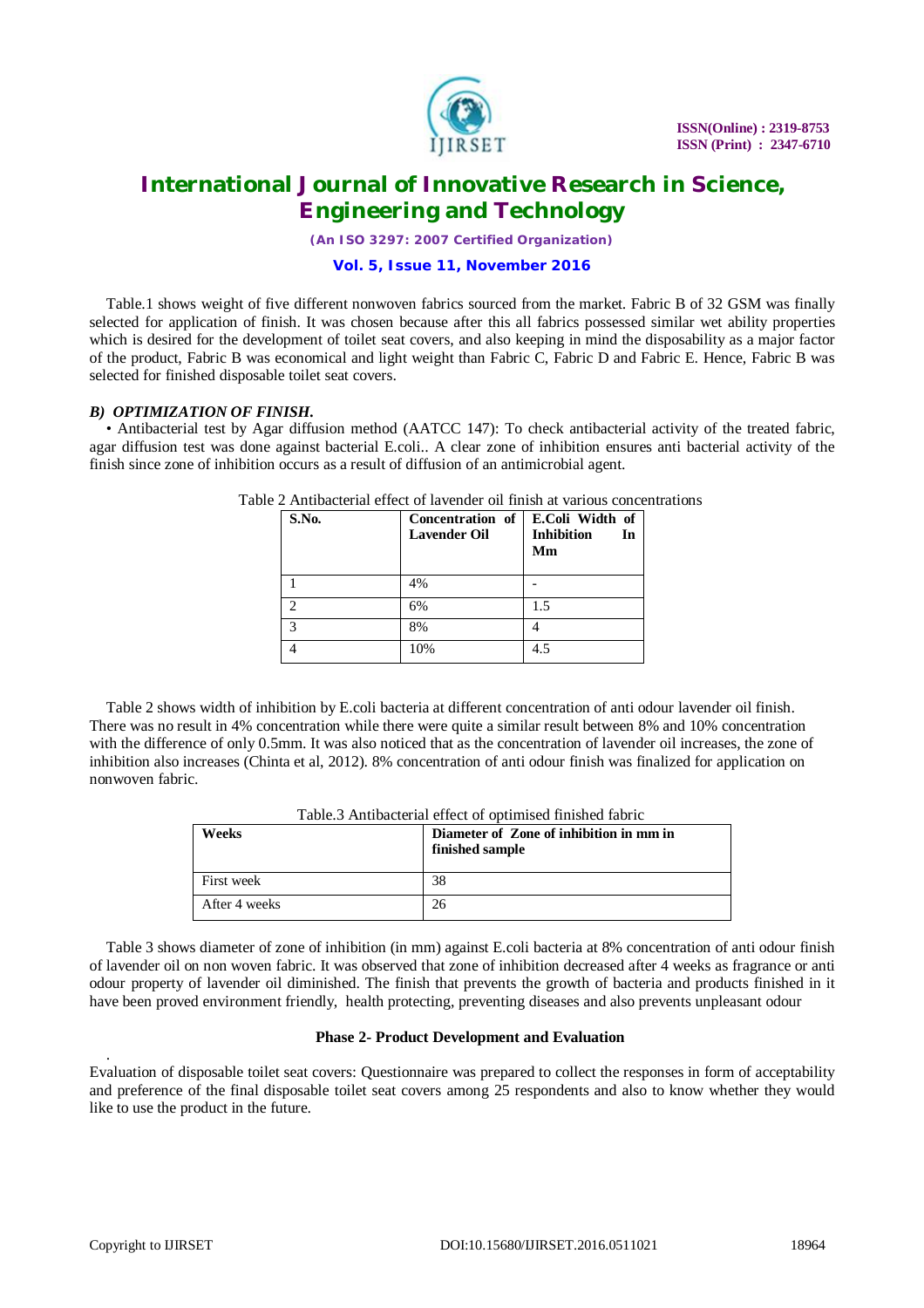

*(An ISO 3297: 2007 Certified Organization)*

**Vol. 5, Issue 11, November 2016**



Figure 1 Product evaluation checklists

After using the disposable toilet seat cover, respondents were asked to evaluate the product based on few important parameters. Figure 1 shows percentage of respondents who rated the product excellent, good, average, below average or poor on the basis of six parameters like hygiene, easy to use, feel of the product on body, fragrance, quality and overall performance of the product. Majority of respondents rated it as a good and satisfied product. In all the above parameters, none of the respondents rated below average or poor.



Figure 2 Places to use disposable toilet seat covers

Figure 2 represents percentage of places where respondent would like to use disposable toilet seat covers. 96% of respondents preferred to use disposable toilet seat covers in public convenience or public toilets while 92% would like to use in railways and malls/markets.

#### V. **CONCLUSION**

Sanitation and hygiene is most important concern today especially in country like India. Public toilets are in worst conditions such as in trains, hotels, malls, aero planes, homes, cinema, colleges, hospitals, roadside etc. Hence, disposable toilet seat covers of polypropylene non woven fabric with anti odour finish of essential oil of lavender were made which was testing for GSM & anti bacterial. Finished products were given with a questionnaire to the samples and thereby, overall positive responses were gathered. Toilet seat cover was highly appreciated by respondents.